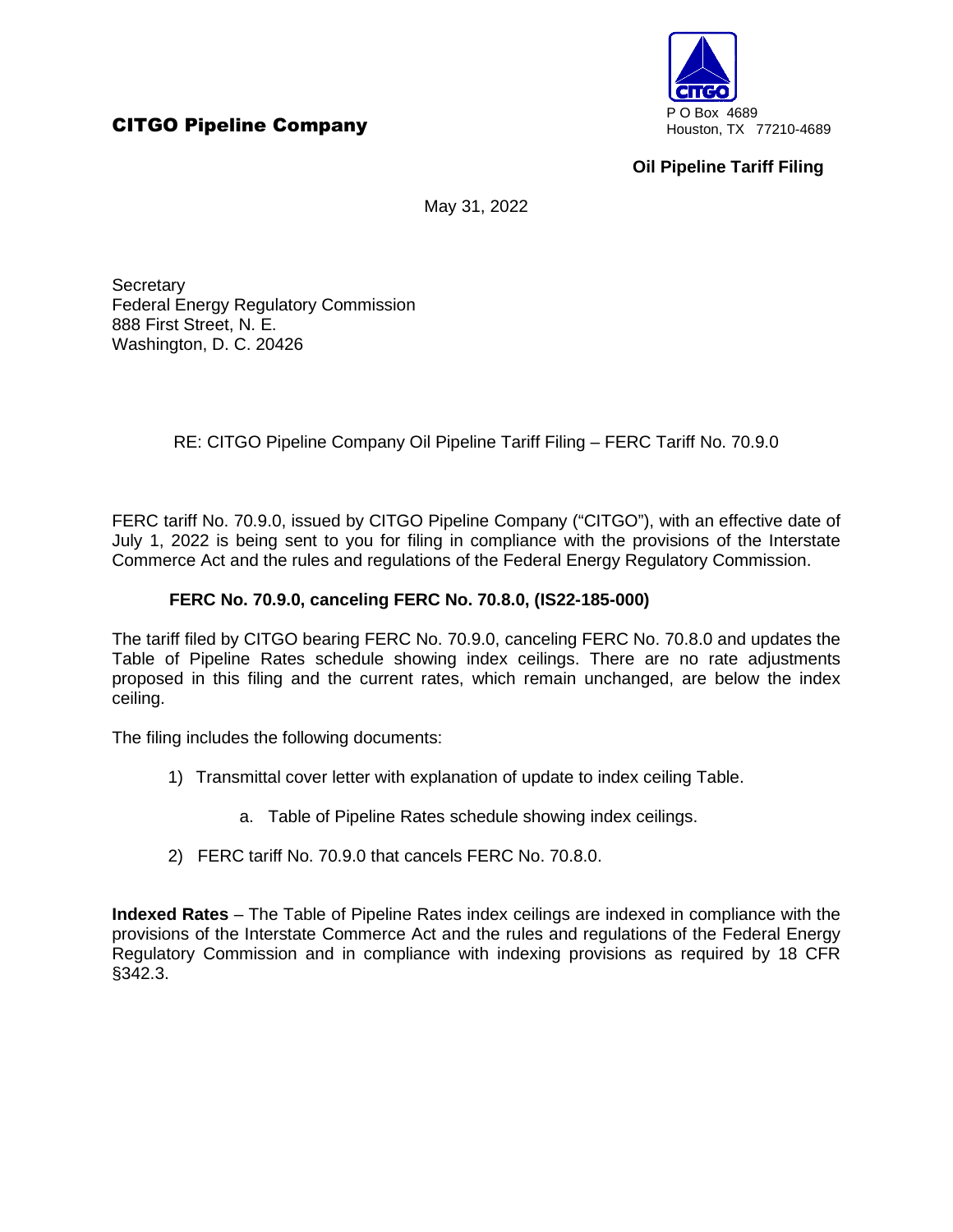## **FERC No 70.9.0 Transmittal Letter Page 2**

**Rules and Regulations** – There are no changes in the Rules and Regulations.

CITGO requests that any protest of the tariff filing be sent, at the same time of filing with FERC, to the undersigned at the contact information below and to CITGO's Legal Department by fax at (832) 486-1817 and email to hchasta@citgo.com .

I hereby certify I have on or before this day sent one copy of the publication listed hereon to each subscriber thereto by first class mail, electronic mail, or by other means of transmission agreed upon in writing by the subscriber.

\_\_\_\_\_\_\_\_\_\_\_\_\_\_\_\_\_\_\_\_\_\_\_\_\_\_\_\_\_\_\_\_\_\_\_\_\_\_\_\_\_\_\_\_\_\_\_\_\_\_\_\_\_\_\_\_\_\_\_\_\_\_\_\_\_\_\_\_

If you have any questions, please contact me at (832) 486-4720 (Business Phone) or 281-684- 9213 (Cell).

Sincerely,

.

CITGO Pipeline Company

Scott M. Croston Business Development Manager PO Box 4689 Houston, TX 77210 Email: scrosto@citgo.com